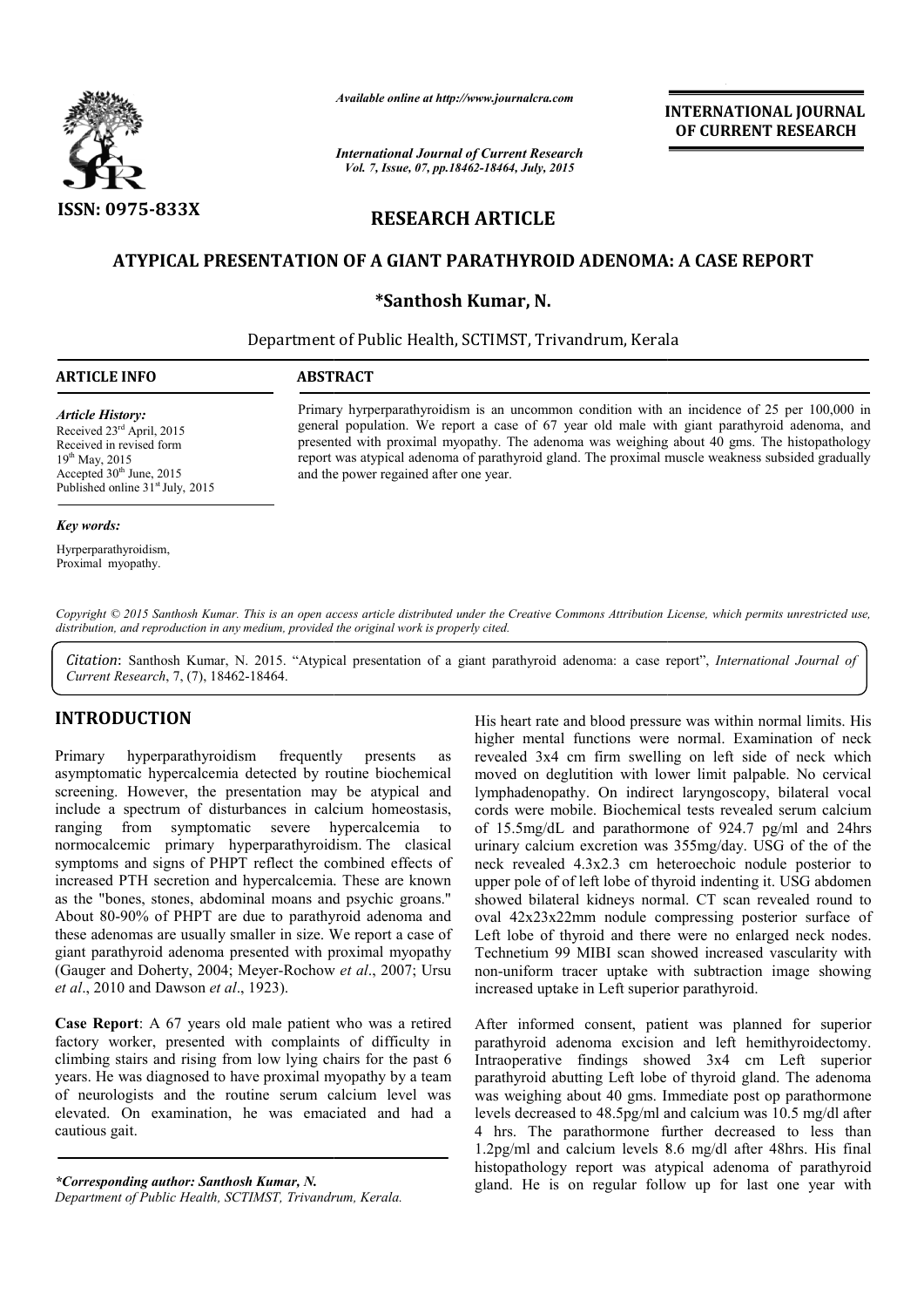symptomatic improvement. The proximal muscle weakness has subsided gradually and the power has been regained.



**Figure 1. CT Scan showing Parathyroid adenoma**



**Figure 2. Specimen showing parathyroid adenoma with left hemithyroidectomy**

## **DISCUSSION**

Primary hyrperparathyroidism is an uncommon condition with an incidence of 25 per 100,000 in general population. Among this 80-90% are caused by solitary parathyroid adenoma, 10- 15% caused by parathyroid hyperplasia and 1-4 % caused by carcinomas or double adenomas. PHPT is more common in elderly women with a female to male ratio of 3-4:1. The most common presentation is in the fifth decade of life. Shukla *et al* reported that Indian patients present below fourty years of age due to the prevalence of vitamin D deficiency and due to genetic predisposition. But our patient was a male and he presented at an age of 67 years (Gauger and Doherty, 2004; Power *et al*., 2005; Ruda *et al*., 2005; Shah-Patel *et al*., 2008 and Shukla *et al*., 2008). Parathyroid adenomas occur more commonly in inferior parathyroid glands. Occasionally such adenomas may be located in the mediastinum, intrathyroidal or

behind the oesophagus. Our patient had an adenoma in the superior parathyroid gland on left side (Sahin *et al*., 2004). Most commonly PHPT is diagnosed in asymptomatic patients during routine serum calcium estimation as a part of evaluation for some other condition. Sometimes these patients may present with non-specific symptoms like neuromuscular weakness, vague abdominal pain, bone and joint pain, nausea, vomiting, dyspepsia, constipation, headache etc. But the classical presentation is with recurrent nephrolithiasis, pathological fracture, peptic ulcer disease and Brown's tumour or osteitis fibrosa cystica. Dawson and Stuthers described parathyroid crisis or acute hyperparathyroidism characterised by high serum calcium level (>14mg/dl) and signs of multi organ failure requiring emergency treatment. Our patient presented with proximal myopathy with no other classical features of PHPT (Meyer-Rochow *et al*., 2007; Ursu *et al*., 2010 and Dawson *et al*., 1923).

The average size of parathyroid adenoma is less than 2 cm. According to Meyer *et al* parathyroid adenomas weighing more than 30 gms are described as giant adenomas. Only very few giant parathyroid adenomas have been described so far. In Power *et al.*, 2005 reported a parathyroid adenoma weighing 110 gms. Adenoma of our case was measuring 4.5x 3.2 x 2 cm and was weighing about 45 gms (Meyer-Rochow *et al*., 2007). According to Ott *et al*. (2001) ultrasound, CT and MRI can be used to evaluate parathyroid adenomas with an accuracy of 57- 68%. Reeder reported a sensitivity of 98% and specificity of 88% with ultrasonography. Cockley *et al.* (1989) designed and proposed Technetium 99m sestamibi scan for identifying parathyroid adenoma. Lumuchi *et al.* (2004) reported 100% sensitivity and 97.4% positive predictive value when CT and 99mTc sestamibi scan was combined for locating ectopic parathyroid adenoma. Neumann *et al* proposed FDG-PET scan as a cost effective diagnostic modality with higher sensitivity for detection of ectopic parathyroid adenoma (Reeder *et al*., 2002 and Neumann *et al*., 1996). Pre-operative FNAC is not very useful for histological diagnosis. Kwak *et al*. (2009) reported that 14 out of 24 parathyroid adenomas turned out to be false negative. Complete surgical excision is the treatment of choice. QPTH with a 50% reduction from the pre-operative baseline level 10 minutes after excision ensures complete removal of all parathyroid adenomas. It helps to rule out adenoma or hyperplasia of other parathyroid glands (Carneiro *et al*., 2003).

**Conclusion:** PHPT is not very common and most of the cases are either asymptomatic or present with atypical features. An in depth knowledge on various clinical presentations and clinical suspicion will help in early diagnosis and appropriate management.

### **REFERENCES**

- Carneiro, DM., Solorzano, CC., Nader, MC., Ramirez, M., Irvin, GL. 2003. 3rd: Comparison of intraoperative iPTH assay (QPTH) criteria in guiding parathyroidectomy: which criterion is the most accurate? *Surgery*, 134:973–979.
- Coakley, AJ., Kettle, AG., Wells, CP., 1989. O' Doherty MJ, Collins REC: 99Tcm sestamibi–a new agent for parathyroid imaging. *Nucl Med Commun.*, 10:791–794